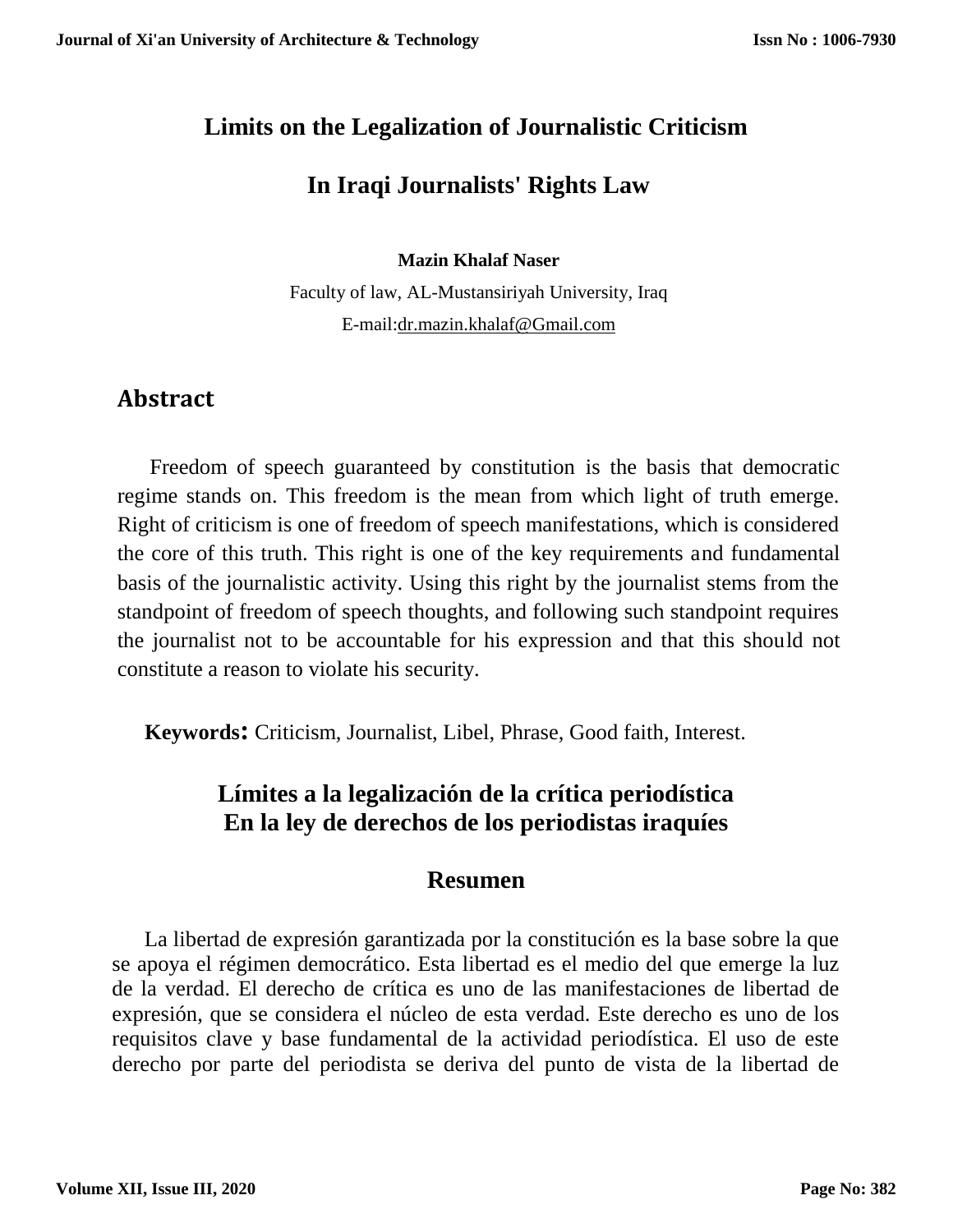expresión, y seguir ese punto de vista requiere que el periodista no sea responsable de su expresión y que esto no debe constituir una razón para violar su seguridad.

**Palabras clave:** crítica, periodista, difamación, frase, buena fe, interés.

### **1. INTRODUCTION**

 The right of press criticism is a necessity to ensure the balance of rights and duties within the society among the different groups, which is used in accordance with the general rules in the permissibility of presswork and the absence of criminal and civil responsibilities. Statements published through the media included some criminal concepts according to law, and the facts about some negative aspects, whoever is responsible for its spread in society, which allows individuals to participate in public life and face problems by publishing their views and evaluation of various works that interest the community to show the shortfalls and to work on avoided them in the future.

## **2. METHODOLOGY**

### **1.2. Meaning of Journalistic Criticism**

 Criticism right from judicature's viewpoint is defined as expressing opinion about a matter or work without violating the rights of the owner person of that matter or work with the intention of defaming or humiliating him. If criticism exceeded this limit as to be counted abuse, insult or slander then penalty is a must, (LUDWIG, 1953). It is also defined by doctrine as showing negative opinion about an action or subject which is considered important to society for having public interest in an objective way and by using suitable expressions for that, (SCHLESINGER&TUMBER, 1992).

 Other side of doctrine defined it as weighing a matter or work impartially that shows its advantages and disadvantages for finding rationality for public interest or to serve science and arts, (BEZANSON, CRANBERG&SOLOSKI, 1987).

 We support the last definition because it includes basic elements that must be found in this right which is showing positivity and negativity in the criticized work or action and in an objective evaluative way far from individual disputes. What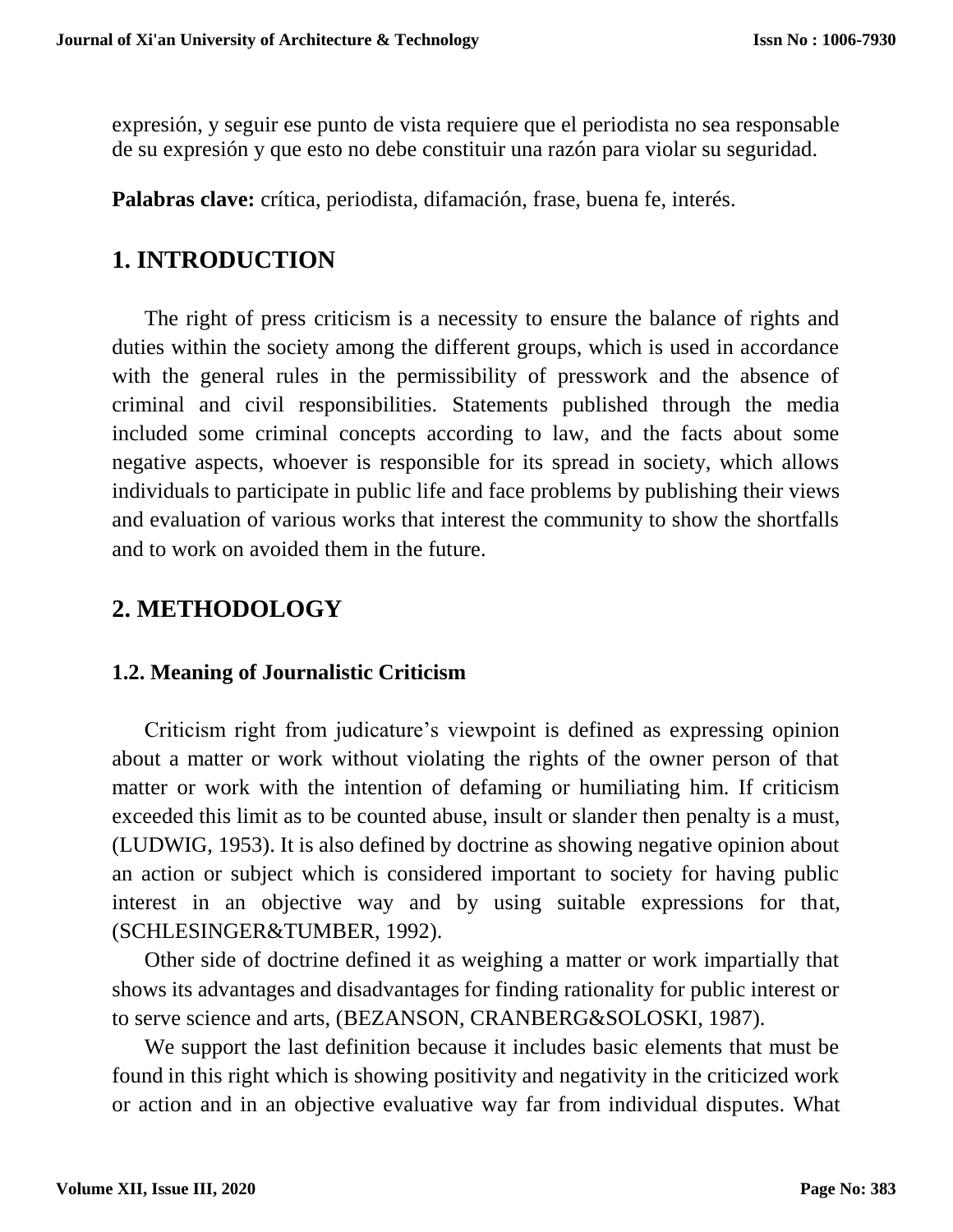supports us for taking the last definition is the lingual meaning of criticism as it's defined as "discussing a matter" ( GLASSER, 2010).

#### **2.2. Basis of Journalistic Criticism Right**

 The basis of this right is found in Journalists Right Act, where legislator discussed it in more than one topic by saying: "the journalist has the right to comment as he sees appropriate to clarify his opinion regardless the differences in opinions and intellectual endeavors and in the limits of law respect", (Paragraph (2) of Article (5) of the Iraqi Journalists' Rights Law).

Accordingly, criticism should not include opinions with no social values like these intended to revenge because of personal hatred or those include indecency or intend to distort the reputation (SIMON, 1984).

 Criticism right is not limited to being decided by constitution but it is legal and social obligation that's necessary for the protection of an interest that is more important than the sacrificed interest, because the interests which the law protects are different and could be contrasted (WHITE, 1994). There is individuals' interest of not violating their honor, respect and personal life, and there is freedom of speech that realizes an important social interest represented in the development of society (COHEN, 1931).

### **3.2. Conditions of the Usage of Journalistic Criticism Right**

If human has the freedom to use his rights, this freedom is not absolute because he lives in a society that requires each individual to waive the absolute usage of his rights to live peacefully (BARKAN, 1998). On this basis the journalist should not use criticism right absolutely, but this has to follow certain conditions that must be all available, otherwise criticism right cannot be found, these conditions are:

#### **1.3.2. The Criticism should be based on a Constant Fact for Public**

Constant fact means that there is an axiomatic matter on which criticism is applied, but if that criticized fact doesn't exist as if it was made by the critic from his imagination or was a rumor (CAREY, 1974), then the journalist will not benefit from this condition,( RYAN, 2001). Criticism right does not permit discovering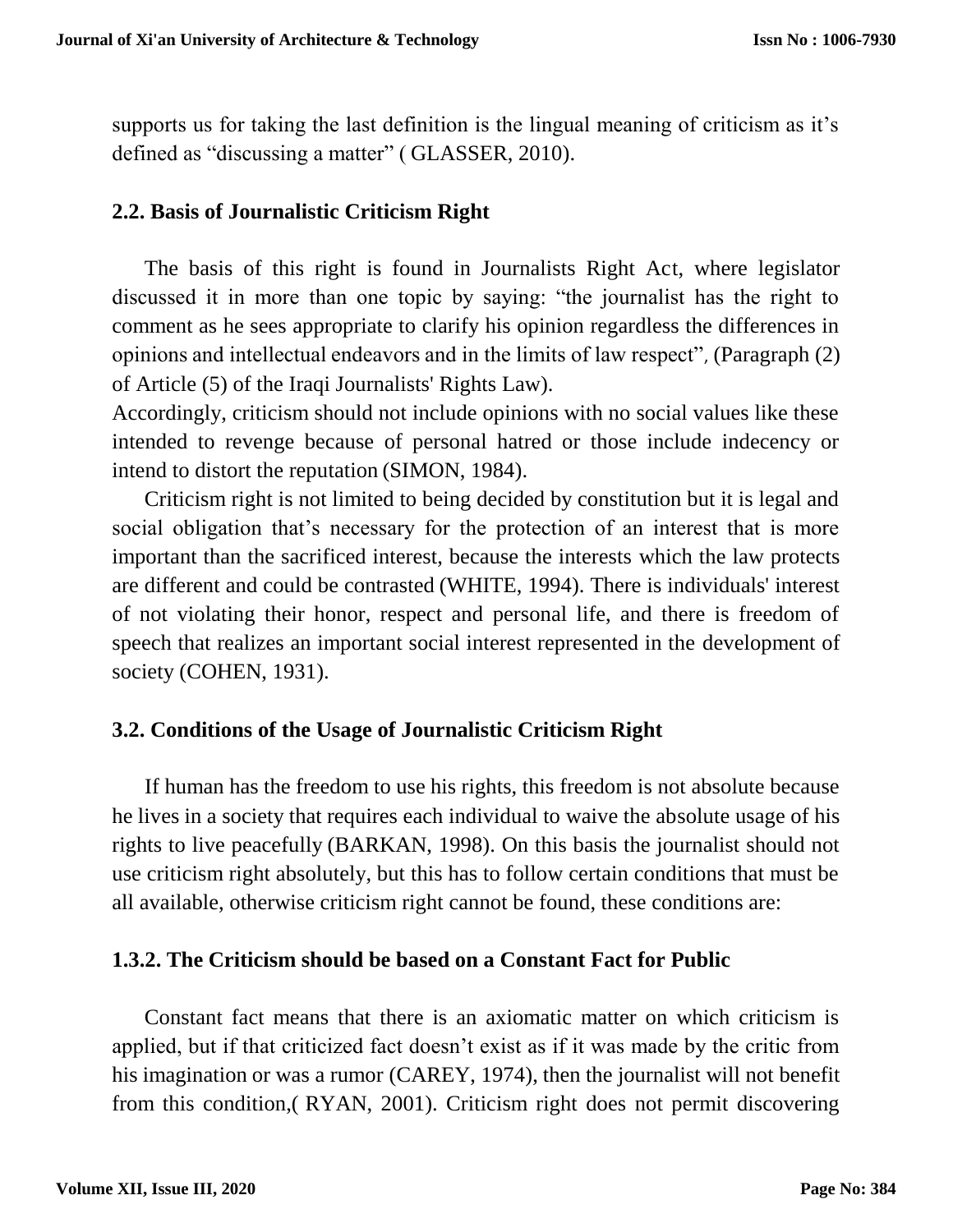and commenting on inconstant facts, because criticism supposes the fact to be constant at first, mixing between telling the facts and criticizing them. If the critic journalist mixed between discovering the fact and commenting on it, he should not enjoy the right of criticism unless he can at first discover and prove the fact, (CRAFT,VOS & DAVID WOLFGANG, 2016). Which is impermissible according to Iraqi Penal Code unless for slander in the right of general persons if the journalist proved the truth of this fact. Here, the comment on the fact is suitable to be a subject for journalistic criticism right. Egyptian legislator has followed the same as well, Paragraph (2) of Article (433) of the Iraqi Penal Code.

 It may not be a topic for comment under the name of criticism, if the discovery of inconstant facts is related to ordinary persons because discover inconstant facts can't be an excuse in libel crime against anyone (COYLE, 2014). However, we find that French legislator has taken a different attitude, he permitted to stick to proving the truth of the fact in confronting ordinary persons unless the fact is related to the personal life of the victim, 10 years have passed for the fact, formed a crime that has been time-barred, amnesty, the convicted was redressed other judgment was reconsidered, Article 44 of the Egyptian Penal Code.

### **2.3.2. The Social Significance of the Fact**

 In order for journalistic criticism right to take place it's not enough that the fact be constant, it must also be important for public because criticism is a constructive social activity.

 When the journalist practices his right of criticism the public can supervise over all political, economic, social, scientific, literary, artistic and professional activities and direct them the best way to achieving its interest, (HOUSE, 2009). This what the court of media and publishing issues has confirmed in one of its rulings by saying: "Press has the right to discuss the establishment and implementation of projects that concerns civilians and provides general service for them, and this is considered an image of protecting and maintaining public interest" (ANDERSON, 1974). But if the fact was not of concern to the public, then criticizing it deviates it from its constructive role. Exposure to individuals' personal life issues is impermissible in the name of criticism unless this criticism was related to general life issues an as seen necessary, (LEBEL, 1995). Some of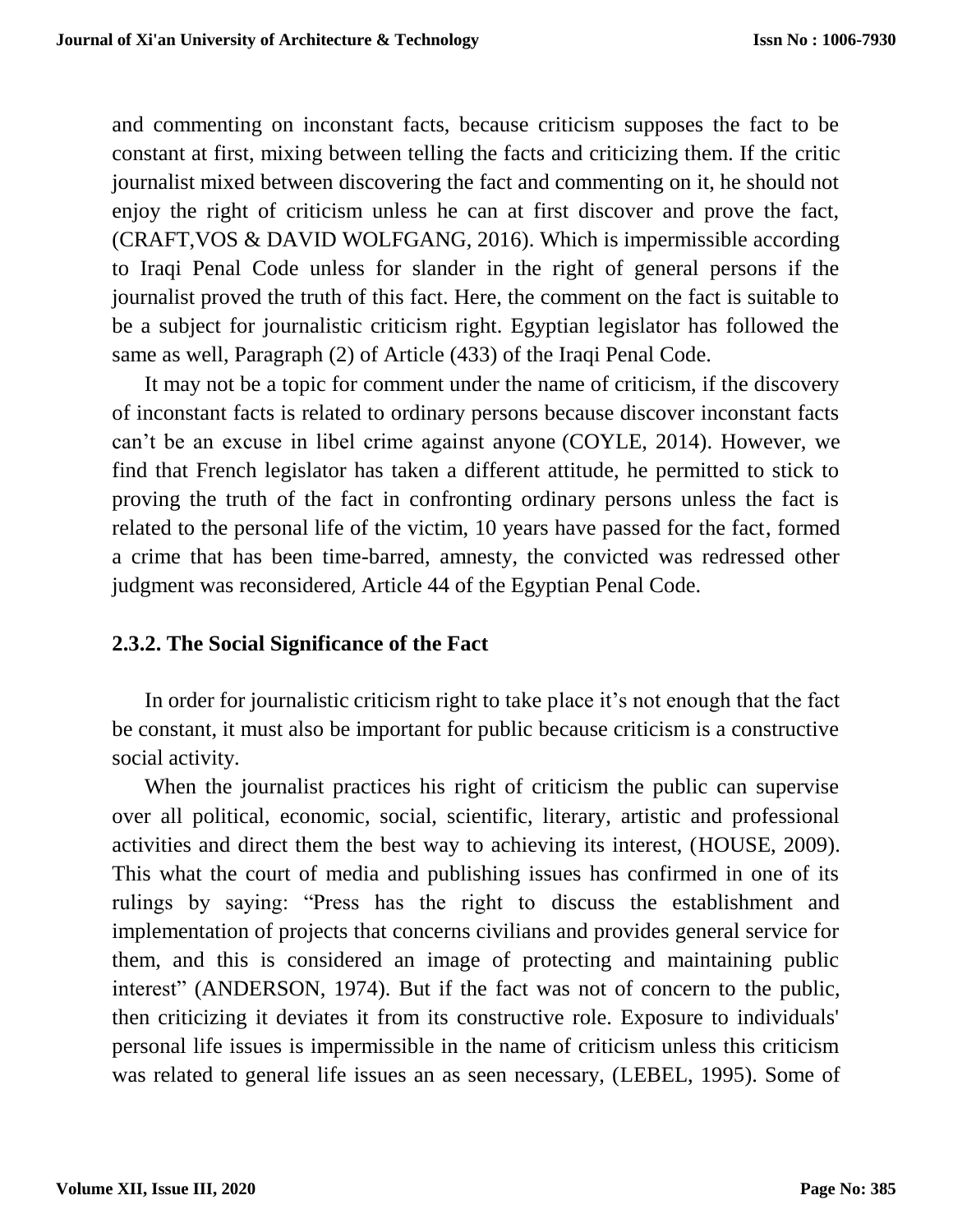the most prominent fields that take over people's attention are (YANCHUKOVA, 2002).

### **A) Criticism in the Political Field:**

 Political work is considered a fertile field for journalistic criticism in democratic regimes that practice discussion and opposition, where journalist can criticize politicians, leaders and others who undertake the political work be them officials or non-officials. It discusses their orientations and opinions and undertakes assessing them in terms of their authorities and qualifications without considering this to be an insult or slander. As everything and all those evolved in the political field must subject to supervision, review and criticism, (VLADECK, 2007).

 French judiciary confirmed that "accusing a minster by a journalist of being forgiving and incompetent is considered assessment that enters under the right of criticism, and does not exceed the frame of criticism permitted in the political field" ( RICHARDS, 1992).

 Criticism during elections also goes under political criticism, because press resembles the guardian of the society that undertakes assessing and evaluating candidates by practicing its right in criticis, (BERTRAND, 2018). Electors in this aspect are just like big court that rules what it sees for its interest and denies what is unlike like, and it cannot issue this rule without dialogue or consultation and criticism, and without journalistic criticism unqualified candidate can fulfill what he wants, ( LANAO, 2001).

### **B) Criticism in the Scientific, Artistic and Literary Fields**

 Freedom of speech permits judgment on artistic innovation by analyzing the work of authors and writers. Criticism in scientific, literary and artistic fields plays a great role in freedom of speech and it does not require the journalist but to be honest and objective and that he should not intend the author person in his honor and respect, (HOUSE, 2009).

 Originally, journalistic criticism is permissible regarding all that related to scientific, artistic and literary works and inventions. The journalist is permitted to say his opinion about it from different sides without considering this a punishable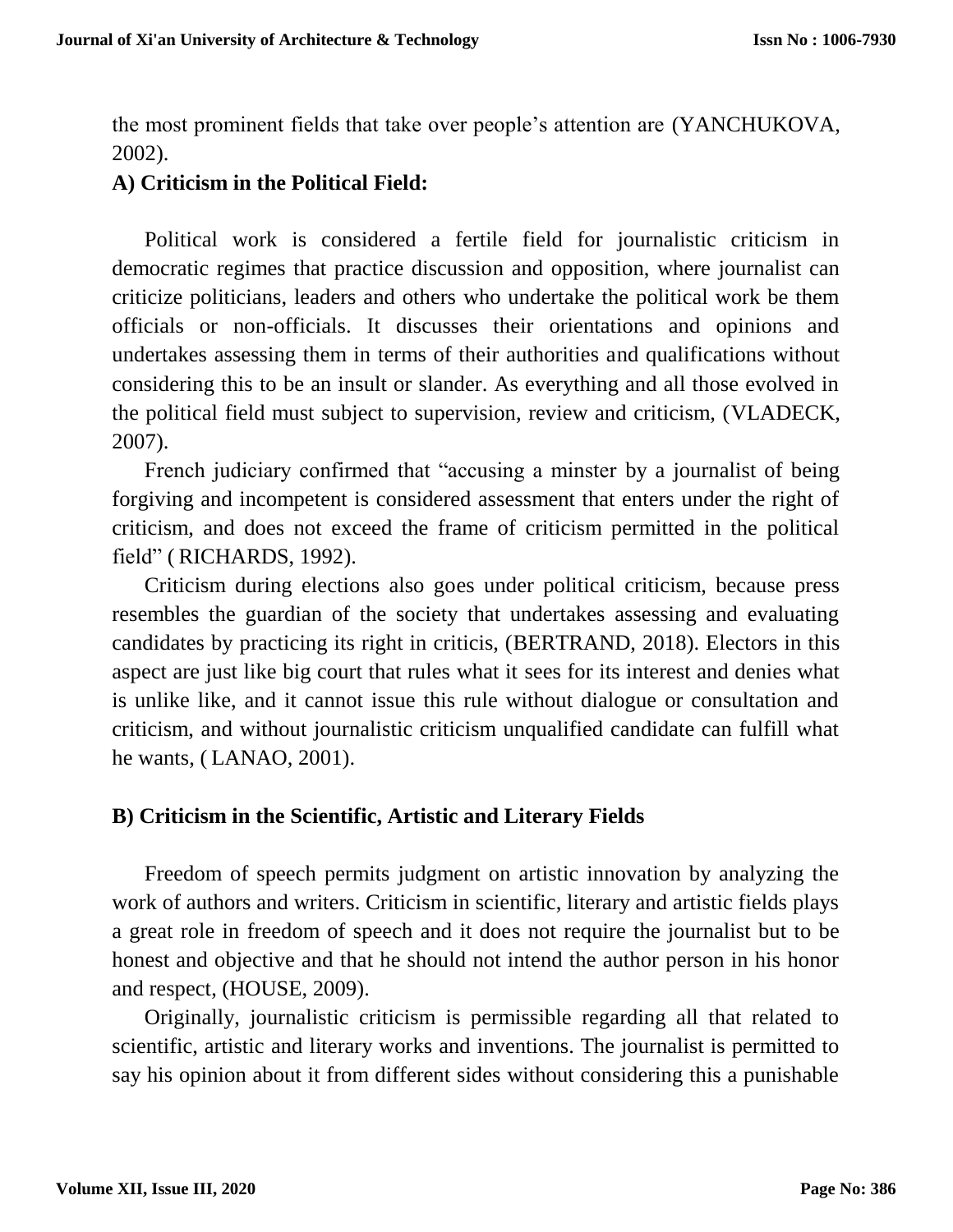slander, provided that he should not cross the line or the frame of his work, (RODGERS, 2007).

 French court has gone by saying that: "if a critic left the fact subject of criticism and on which the subject of the issue is based, and went toa person to demolish him, say what he doesn't know, pick up unspeakable words of defame and abuse and other things alike, then it's not criticism",( BESCHASTNA, 2013).

 No doubt in case a journalist criticized musical composition like criticizing the way of playing or the presentation for the audience and a violation to the musician person occurred, then in this case trial judge will investigate whether violating musician person was necessary to using journalistic criticism right or not. If it was found that violation was unavoidable then the journalist must be exempted from responsibility as long as criticism was objective and unexaggerated, (STONE, 2007).

#### **C) Criticism in Religious Field:**

Criticism in the religious field is considered the most serious and complex one because nations along the different ages received it with acceptance, respect, reverence, obedience and homage. There are people who object criticizing religion and don't allow it even it comes to killing the critic if he criticized some belief issues. Accordingly, journalist should be careful when interfering in such field and he should build his criticism on neutrality, objectivity and value and ethics of dialogue, (LIS, 2016).

 This thing can be extracted from the concept of violation for some legal provisions like what the Iraqi legislator provided for in Publications Act: "What constitutes blasphemy of religions acknowledged by the Iraqi Republic…. May not be published in periodicals", (Paragraph (i) of Article (16) of the Iraqi Publications Law).

 Also what the Egyptian legislator provided for: "The journalist shall avoid partiality towards racist propaganda or messages that imply contempt for or hatred towards religions, vilify other faiths or advocate discrimination against or the disparagement of the views of any confessional group, (Article 20 of the Egyptian Press Law).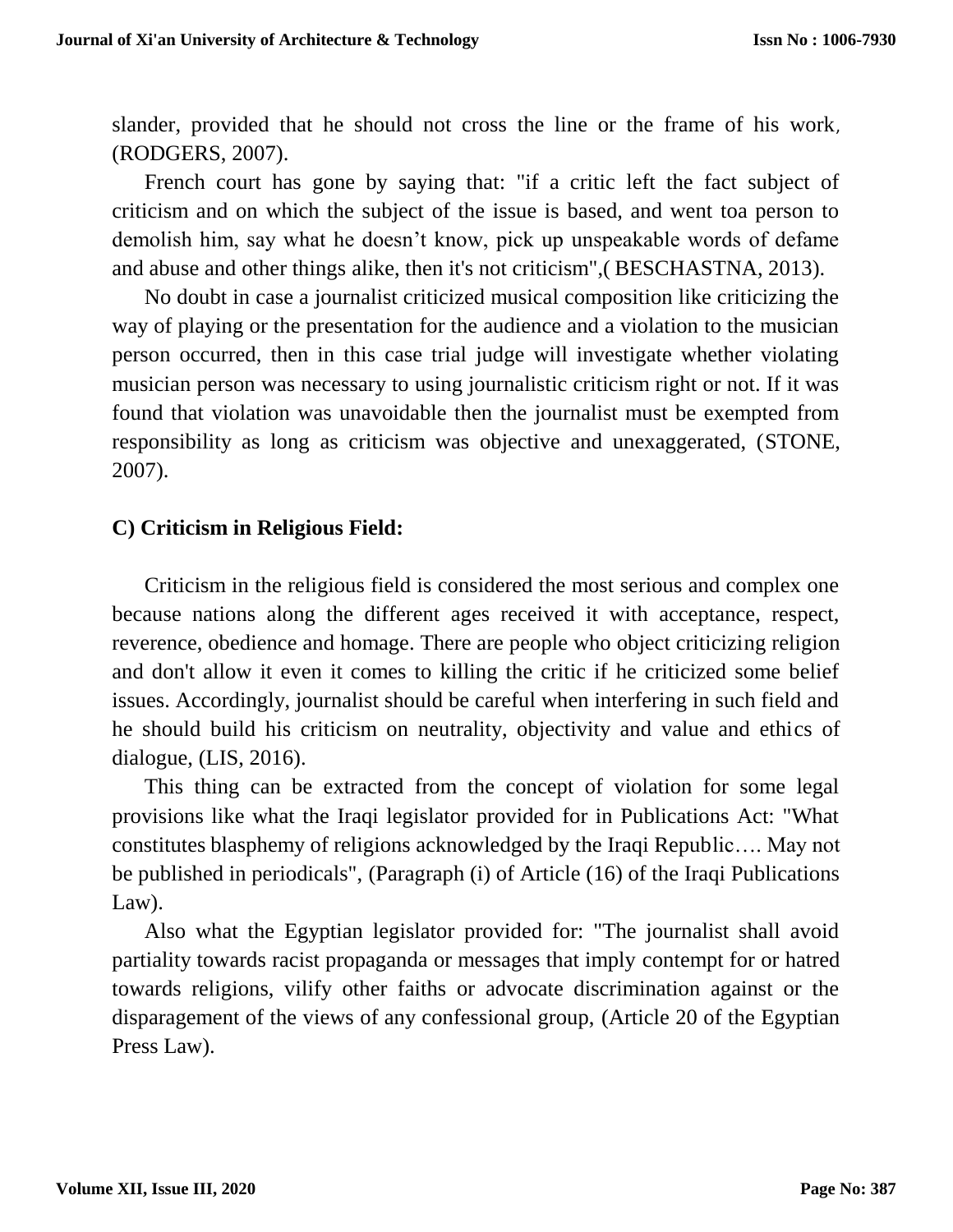And what the French legislator provided for as: Public slander against a person or group of persons because of their origin, affiliation, or non-affiliation to race, religion… is prohibited, (Paragraph (2) of Article (33) of the French Press Law).

#### **3.3.2. The Expression should be Appropriate**

 If the journalist has the right to criticize the established facts related to the audience, then the condition for that is to stay in the limits of moderate transparent opinion expression, and if he crossed the lines by using abusive language then his writings will be out of the usage of criticism right frame, (MAKEEBA, 2017).

 The aim behind using the right of criticism should be for correcting false opinions and situations that violate the values of society and the basis on which it stands in any aspect of life whether in art, culture, economic, literature or politics, in addition to showing their advantages through press which make all of this available for audience,( BELOUADAH, 2013).

 Journalist is just like the judge when practicing his right of criticism. He evaluates each case apart and pertains each one with the appropriate criticism. He should not abuse nor defame and his expressions should be appropriate. Iraqi legislator has confirmed this by saying: "the journalist has the right to comment in what he sees suitable to clarify his opinion…" Paragraph (2) of Article (5) of the Iraqi Journalists' Rights Law.

 Nevertheless, there are a few things that may expand the range of journalist criticism such as the occasion on which journalist expresses his opinion, the status of the person and the seriousness of general issues the journalist addresses. All these things may expand the range of journalistic criticism, (WADE, 1984).

 The more the topic that journalist addresses was relevant to the people's interest and his responsibility was greater, the more the burden was from press concern in the supervision over public figure actions who those serious interests assigned to. Hence, criticism shown by journalist as being kind of harsh for public figures due to his concerns about these interests, he will be forgiven if that came from a goodintention. Public figure should know early that his actions subject to audience accountability and it would be severe with lots of mistrust; however, all of this should not lead to humiliation or to defame public figure with mistrust, (DIAMOND, 1995).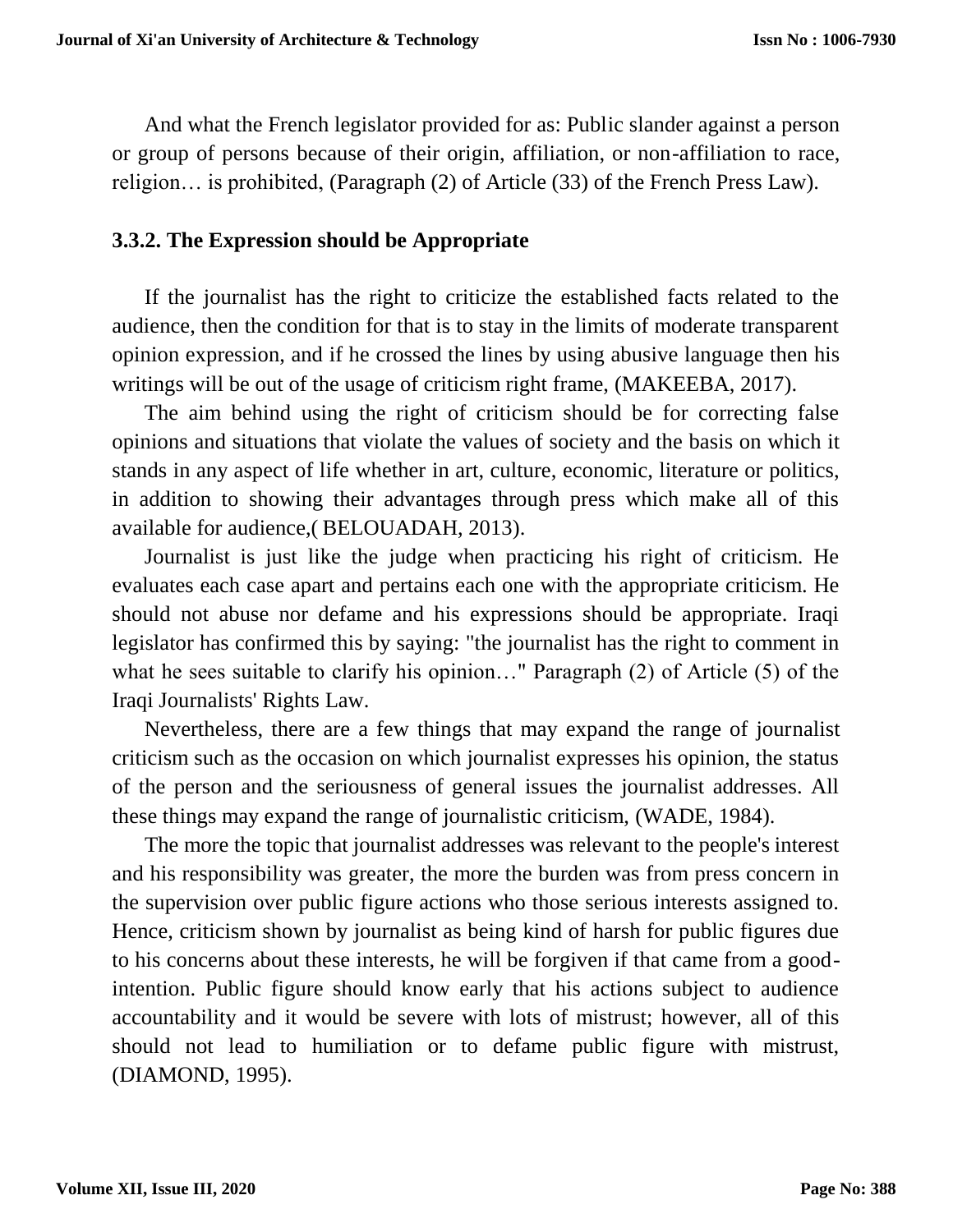Journalist has the right to express his opinion even if everyone disagree with him as long as the fact subject to criticism was correct and constant, then the right of criticism removes the responsibility from the journalist even if his opinion was wrong as long as it was transparent and taking into account other terms of criticism (HODGES, 1994).

 Thus, Iraqi legislator has taken this direction by saying: "journalist has the right to comment in what he sees appropriate regardless the difference in opinions and intellectual jurisprudences and in the limits of law",(Paragraph (2) of Article (5) of the Iraqi Journalists' Rights Law),There's a reference for this meaning in the applications of the Iraqi judiciary, whereas Federal Court of Cassation came to the decision that goes:" journalist's opinion is considered an expression for his viewpoint in the subject he expressed his opinion for, provided that this opinion should not include abuse for others or contrary to public order and ethics.

### **4.3.2. Good Will**

 Critic journalist's good will condition is essential for correct criticism and the focus of good will is to target public interest, in addition, the critic's belief of the properness of his opinion based on constant fact subject to criticism. Each act or behavior a rational person with free will does come from potential intention in human soul. This intention can be good or bad and reflects on the behavior. Thus, using journalistic criticism right must entail good will, as practicing this right in intention to abuse others entails bad intention, what puts this act away from the range of approved permission.

### **3. RESULTS**

 Journalistic criticism right is the mean for the journalist to express himself, and it's considered a mean of reform and an instrument to reaching the best in a work that seeks the interest of society though discovering shortfalls and working on correcting them. And it shows the good aspects to follow them away from legal accountability as long as the journalist's opinion didn't violate law, provided that he should target public interest and that his belief should be based on certainty.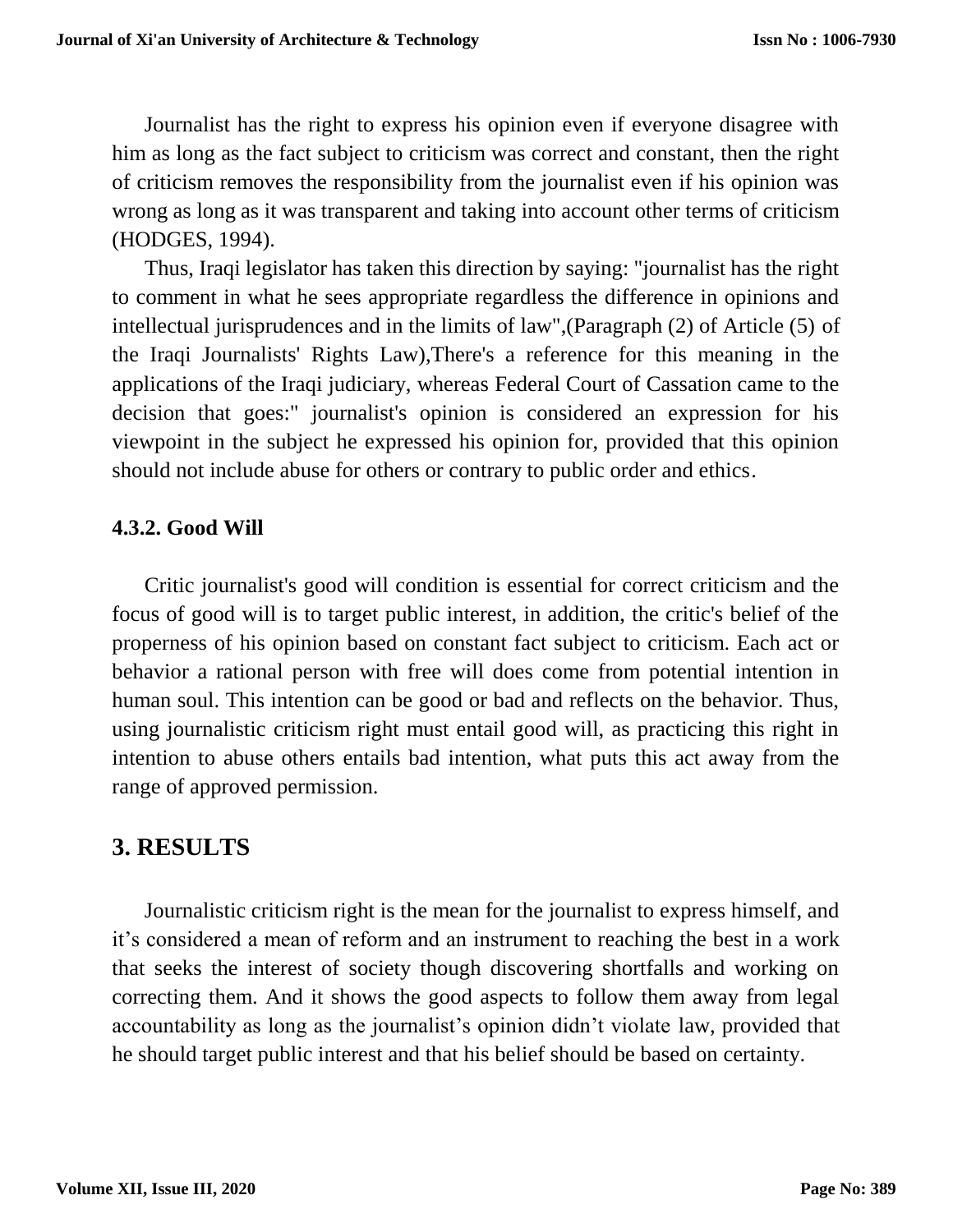# **3. METHODS**

 I followed in the research a course I tried to continue and not to go out as much as possible as follows:

1. Collecting the scientific material that is being pursued by tracking the issues that fall within the subject of the limits of the permissibility of the journalistic criticism in the criminal law, collecting them and classifying them as a framework for the research topic.

2. Focus on the subject of research as much as possible and avoid the elaboration and the importation of information on the subject of research.

3. Examine the evidence for each legal opinion with a clear indication and document the information from the original sources considered within the scope of the criminal law.

# **4. CONCLUSION**

 1. The right of the journalist to write in the press and make observations and opinions on the various subjects according to certain conditions and conditions.

 2. The freedom of press criticism is not absolute, but decided for the public interest and not to exploit it in a way that departs from the desired purpose.

 3. The freedom of press criticism is aimed at the actions and actions of public people, not their honor and personal consideration.

 4. The inadmissibility of the abuse of the right of criticism and the inadmissibility of departing from the limits of its requirements, the critic should adhere to the limits of public order and public morals.

## **ACKNOWLEDGEMENT**

 I would like to thank the Iraqi Journalists Association for its guidance and observations in preparing this research, and thanks to the staff of the Iraqi National Library for providing information and legal sources on the subject of the limits of press criticism in the Criminal Code for their generous assistance in preparing legal references.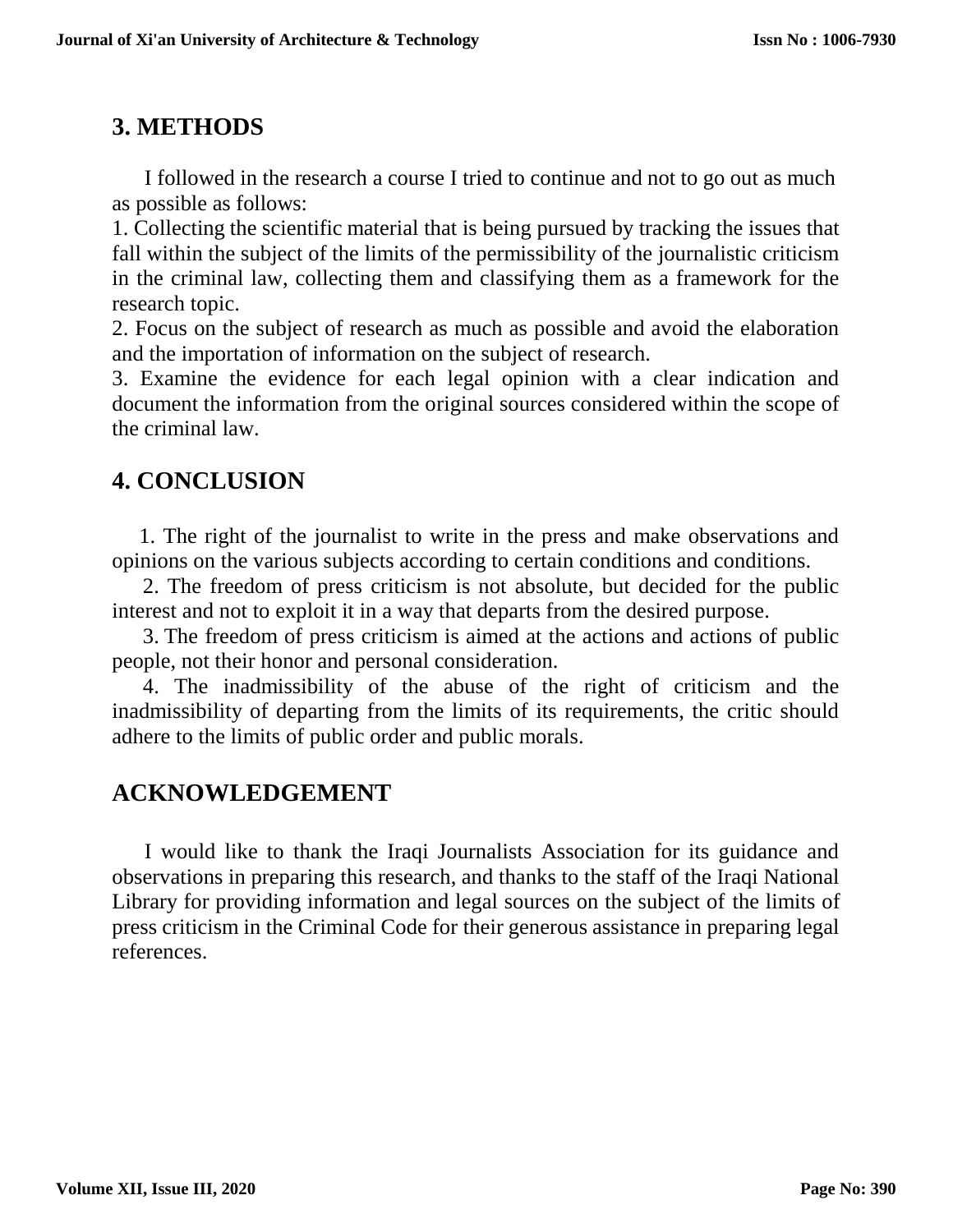### **REFERENCES**

ANDERSON, D. A. (1974). Libel and Press Self-Censorship. Tex. L. Rev., 53.

BARKAN, E. (1998). Collecting culture: crimes and criticism. American Literary History, 10(4).

BELOUADAH, T. (2013). Media and the Right of Criticism in the Era of Democratic Transformations in the Arab World: Algeria as a Case. Frontiers of Legal Research, 1(2).

BERTRAND, C. J. (2018). Media ethics and accountability systems. Routledge.

BESCHASTNA, T. (2013). Freedom of Expression in Russia as it Relates to Criticism of the Government. Emory Int'l L. Rev., 27.

BEZANSON, R.P., CRANBERG, G., & SOLOSKI, J. (1987). Libel law and the press: Myth and reality. New York, NY: free Press.

CAREY, J. W. (1974). Journalism and criticism: The case of an undeveloped profession. The Review of Politics, 36(2).

COHEN, F. (1931). The ethical basis of legal criticism. Yale LJ, 41, 201.

COYLE, E. K. (2014). EL Godkin's Criticism of the Penny Press: Antecedents to a Legal Right to Privacy. American Journalism, 31(2).

CRAFT, S., Vos, T. P., & DAVID WOLFGANG, J. (2016). Reader comments as press criticism: Implications for the journalistic field. Journalism, 17(6).

DIAMOND, J. L. (1995). Rethinking media liability for defamation of public figures. Cornell JL & Pub. Pol'y, 5.

GLASSER Jr, C. J. (2010). International libel and privacy handbook: A global reference for journalists, publishers, webmasters, and lawyers (Vol. 37). John Wiley & Sons.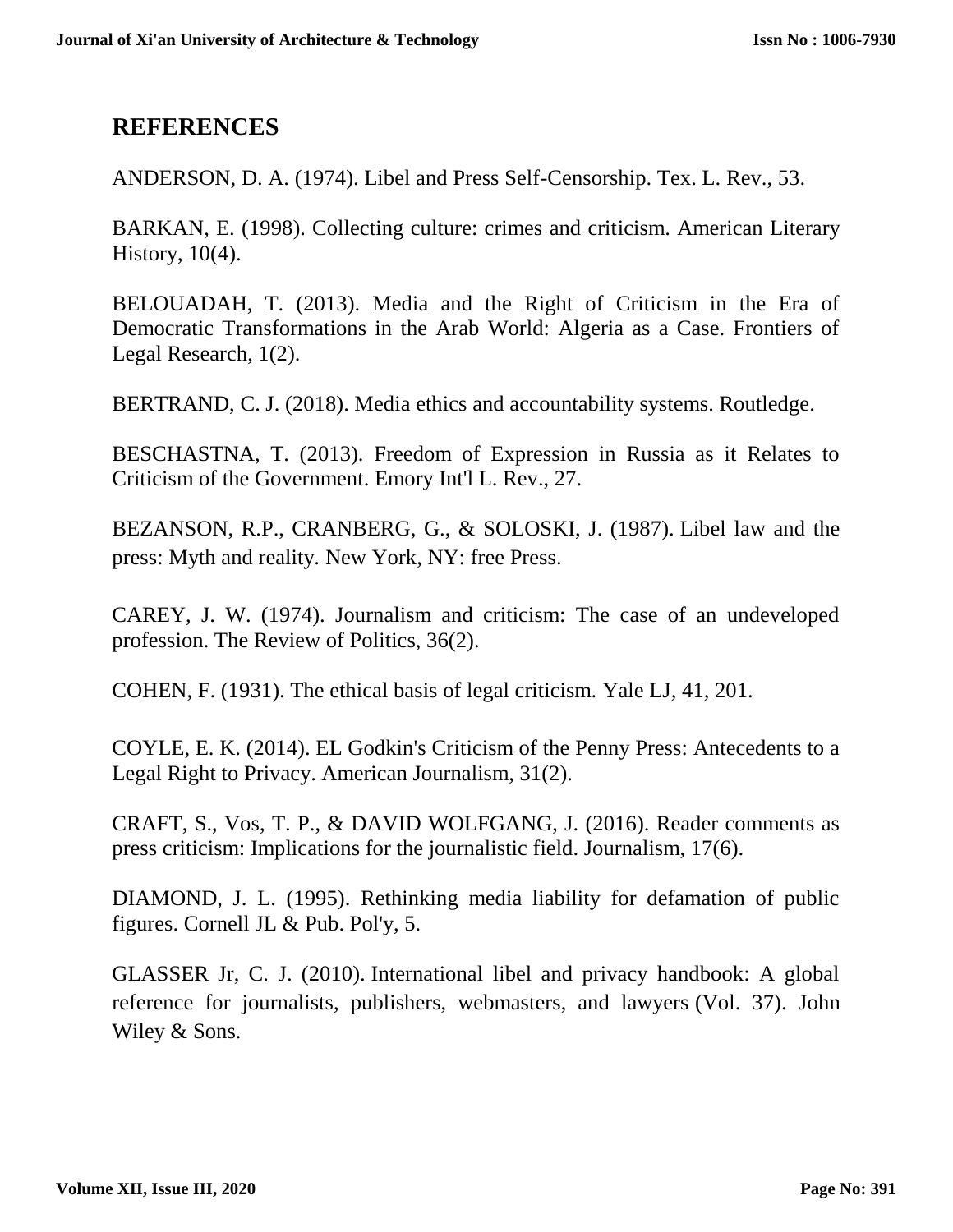HODGES, L. (1994). The journalist and privacy. Journal of Mass Media Ethics, 9(4).

HOUSE, F. (2009). Freedom of the Press 2008: A global survey of media independence. Rowman & Littlefield Publishers.

HOUSE, F. (2009). Freedom of the Press 2008: A global survey of media independence. Rowman & Littlefield Publishers.

LANAO, J. E. (2001). Legal Challenges to Freedom of the Press in the Americas. U. Miami L. Rev., 56.

LEBEL, P. A. (1995). The Constitutional Interest in Getting the News: Toward a First Amendment Protection from Tort Liability for Surreptitious Newsgathering. Wm. & Mary Bill Rts. J., 4.

LIS, W. (2016). Purpose and nature of press criticism-selected aspects. Media Studies, 64(1).

LUDWIG, F. J. (1953). Journalism and justice in Criminal Law. . John's L. Rev., 28, 197.

MAKEEBA, O. M. (2017). Safety of journalists current legal dimension.

RICHARDS, J. A. (1992). Confidentiality Speaking: Protecting the Press from Liability for Broken Confidentiality Promises. Wash. L. Rev., 67.

RODGERS, R. R. (2007). The Problems of Journalism: An Annotated Bibliography of Press Criticism In Editor & Publisher, 1901-1923. Media History Monographs,  $9(2)$ .

RYAN, M. (2001). Journalistic ethics, objectivity, existential journalism, standpoint epistemology, and public journalism. Journal of Mass Media Ethics, 16 (1).

SCHLESINGER, P., & TUMBER, H. (1992). Crime and criminal justice in the media. In Unravelling Criminal Justice. Palgrave Macmillan, London.

SIMON, T. F. (1984). Libel as Malpractice: News Media Ethics and the Standard of Care. Fordham L. Rev., 53, 449.